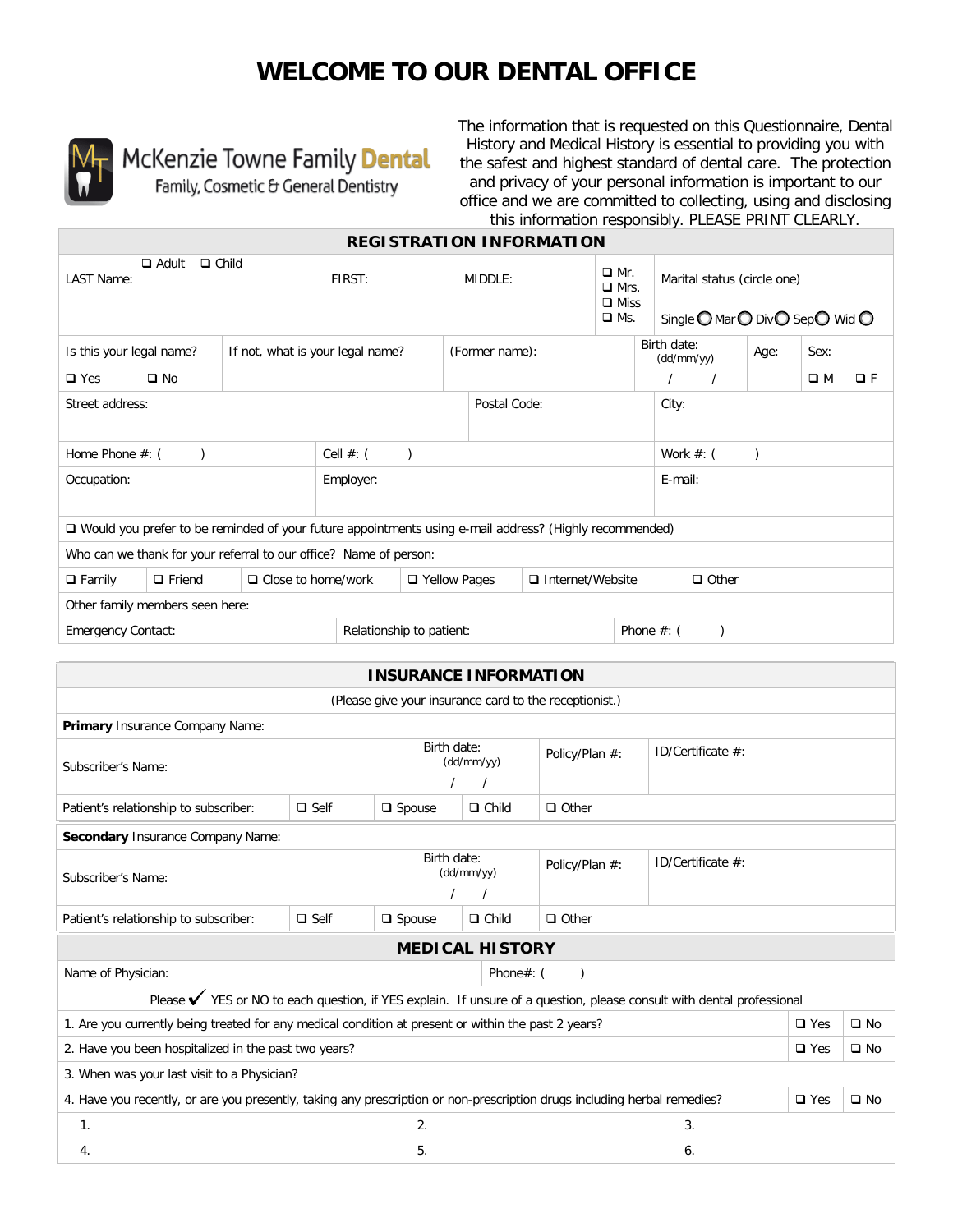| 5. Have you ever reacted adversely to any medications or injections? (please circle) e.g. Penicillin, or other antibiotics, aspirin,<br>$\square$ Yes<br>$\square$ No                   |               |              |                                                                                                                              |                         |              |                                        |               |              |  |
|-----------------------------------------------------------------------------------------------------------------------------------------------------------------------------------------|---------------|--------------|------------------------------------------------------------------------------------------------------------------------------|-------------------------|--------------|----------------------------------------|---------------|--------------|--|
| codeine, local anesthetic (freezing),, or any other medicine:<br>6. Had you ever been advised against taking any specific type of medication?                                           |               |              |                                                                                                                              |                         |              |                                        | $\square$ Yes | $\square$ No |  |
|                                                                                                                                                                                         |               |              | 7. Do you have any of the following? Asthma, Hay fever, food allergies, metal or latex allergies, skin rashes, hives, or any |                         |              |                                        | $\square$ Yes | $\square$ No |  |
| other allergic conditions?                                                                                                                                                              |               |              |                                                                                                                              |                         |              |                                        |               | $\square$ No |  |
|                                                                                                                                                                                         |               |              | 8. Do any of these allergic conditions result in headache, nausea, swelling, shortness of breath, or chest constriction?     |                         |              |                                        | $\Box$ Yes    |              |  |
| 9. Is there a family history of diabetes, cancer or heart disease?                                                                                                                      |               |              |                                                                                                                              |                         |              |                                        | $\square$ Yes | $\square$ No |  |
| 10. Do you bleed excessively from a cut or injury, or bruise easily?                                                                                                                    |               |              |                                                                                                                              |                         |              |                                        | $\Box$ Yes    | $\square$ No |  |
| 11. Have you tested HIV positive?                                                                                                                                                       |               |              |                                                                                                                              |                         |              |                                        | $\square$ Yes | $\square$ No |  |
|                                                                                                                                                                                         |               |              | 12. Do you have frequent severe headaches, earaches, ear/throat infections?                                                  |                         |              |                                        | $\square$ Yes | $\square$ No |  |
| 13. Have you ever had any injury or surgery to your face or jaws?                                                                                                                       |               |              |                                                                                                                              |                         |              |                                        | $\square$ Yes | $\square$ No |  |
| 14. Do you have hearing difficulties?                                                                                                                                                   |               |              |                                                                                                                              |                         |              |                                        | $\square$ Yes | $\square$ No |  |
| 15. Do you smoke or use any other forms of tobacco?                                                                                                                                     |               |              |                                                                                                                              |                         |              |                                        | $\square$ Yes | $\square$ No |  |
| Are you wearing a transdermal nicotine patch?                                                                                                                                           |               |              |                                                                                                                              |                         |              |                                        | $\square$ Yes | $\square$ No |  |
| 16. Are you regularly using alcohol and/or drug s?                                                                                                                                      |               |              |                                                                                                                              |                         |              |                                        | $\square$ Yes | $\square$ No |  |
|                                                                                                                                                                                         |               |              |                                                                                                                              |                         |              |                                        |               |              |  |
|                                                                                                                                                                                         |               |              | 17. INDICATE WHICH OF THE FOLLOWING YOU PRESENTLY HAVE OR EVER HAD:                                                          |                         |              |                                        |               |              |  |
| A.I.D.S                                                                                                                                                                                 | $\Box$ Yes    | $\square$ No | Glaucoma                                                                                                                     | $\Box$ Yes              | $\square$ No | Lupus                                  | $\Box$ Yes    | $\square$ No |  |
| Anemia                                                                                                                                                                                  | $\square$ Yes | $\square$ No | Head/neck injuries                                                                                                           | $\square$ Yes           | $\square$ No | Malignant hypothermia                  | $\square$ Yes | $\square$ No |  |
| Angina pectoris                                                                                                                                                                         | $\square$ Yes | $\square$ No | Heart disease or attack                                                                                                      | $\square$ Yes           | $\square$ No | Mental/nervous disorder                | $\square$ Yes | $\square$ No |  |
| Arthritis/rheumatism                                                                                                                                                                    | $\square$ Yes | $\square$ No | Heart murmur                                                                                                                 | $\square$ Yes           | $\square$ No | Mitral valve prolapse                  | $\square$ Yes | $\square$ No |  |
| Artificial heart valve                                                                                                                                                                  | $\square$ Yes | $\square$ No | Heart pacemaker                                                                                                              | $\Box$ Yes              | $\square$ No | Organ transplant/medical<br>implant    | $\square$ Yes | $\square$ No |  |
| Artificial joints<br>(hip/knee)                                                                                                                                                         | $\square$ Yes | $\square$ No | Heart rhythm disorder                                                                                                        | $\square$ Yes           | $\square$ No | Psychiatric treatment                  | $\square$ Yes | $\square$ No |  |
| <b>Blood disorders</b>                                                                                                                                                                  | $\square$ Yes | $\square$ No | Heart surgery                                                                                                                | $\square$ Yes           | $\square$ No | Radiation<br>treatment/chemotherapy    | $\Box$ Yes    | $\square$ No |  |
| <b>Bronchitis</b>                                                                                                                                                                       | $\square$ Yes | $\square$ No | Hepatitis A B C ___                                                                                                          | $\square$ Yes           | $\square$ No | Scarlet fever/rheumatic fever          | $\square$ Yes | $\square$ No |  |
| Cancer                                                                                                                                                                                  | $\square$ Yes | $\square$ No | Herpes                                                                                                                       | $\square$ Yes           | $\square$ No | Sickle cell disease                    | $\square$ Yes | $\square$ No |  |
| Circulation problems                                                                                                                                                                    | $\square$ Yes | $\square$ No | High/low blood pressure                                                                                                      | $\square$ Yes           | $\square$ No | Sinus trouble                          | $\square$ Yes | $\square$ No |  |
| Congenital heart lesions                                                                                                                                                                | $\square$ Yes | $\square$ No | Hodgkin's disease                                                                                                            | $\Box$ Yes              | $\square$ No | Stomach/ intestinal<br>problems/ulcers | $\Box$ Yes    | $\square$ No |  |
| Cortisone/steroids                                                                                                                                                                      | $\square$ Yes | $\square$ No | Hyper (hypo) Glycaemia                                                                                                       | $\square$ Yes           | $\square$ No | Stroke                                 | $\square$ Yes | $\square$ No |  |
| Crohn's disease                                                                                                                                                                         | $\square$ Yes | $\square$ No | Hypertension                                                                                                                 | $\square$ Yes           | $\square$ No | Thyroid disease                        | $\square$ Yes | $\square$ No |  |
| <b>Diabetes</b>                                                                                                                                                                         | $\square$ Yes | $\square$ No | Inflammatory bowel disease                                                                                                   | $\square$ Yes           | $\square$ No | Tuberculosis                           | $\square$ Yes | $\square$ No |  |
| Emphysema                                                                                                                                                                               | $\square$ Yes | $\square$ No | Jaundice                                                                                                                     | $\square$ Yes           | $\square$ No | Venereal disease                       | $\square$ Yes | $\square$ No |  |
| Epilepsy or seizures                                                                                                                                                                    | $\Box$ Yes    | $\square$ No | Kidney disease                                                                                                               | $\square$ Yes           | $\square$ No |                                        |               |              |  |
| Fainting or dizzy spells                                                                                                                                                                | $\square$ Yes | $\square$ No | Liver disease                                                                                                                | $\square$ Yes           | $\square$ No |                                        |               |              |  |
| Glandular disorders                                                                                                                                                                     | $\square$ Yes | $\square$ No | Lung disease                                                                                                                 | $\Box$ Yes              | $\square$ No |                                        |               |              |  |
| 18. Has the <b>CHILD PATIENT</b> recently                                                                                                                                               |               |              | Measles                                                                                                                      | $\square$ Yes           | $\square$ No |                                        |               |              |  |
| Had any of the following:                                                                                                                                                               |               |              | <b>Mumps</b>                                                                                                                 | $\square$ Yes           | $\square$ No | Strep throat                           | $\square$ Yes | $\square$ No |  |
| (Indicate approximate date)                                                                                                                                                             |               |              | Chickenpox                                                                                                                   | $\square$ Yes           | $\square$ No | Tonsillitis                            | $\square$ Yes | $\square$ No |  |
|                                                                                                                                                                                         |               |              |                                                                                                                              |                         |              |                                        | $\square$ Yes | $\square$ No |  |
| 19. Do you currently have, or have you had in the past, any disease, condition or problem not listed above?<br>20. Is there anything else about your health we should be made aware of? |               |              |                                                                                                                              |                         |              |                                        | $\square$ Yes | $\square$ No |  |
| 21. Women only: are you pregnant or suspect you may be?                                                                                                                                 |               |              |                                                                                                                              | Expected delivery date? |              |                                        | $\square$ Yes | $\square$ No |  |
| Are you breastfeeding?                                                                                                                                                                  |               |              |                                                                                                                              |                         |              |                                        | $\square$ Yes | $\square$ No |  |
| Are you taking any birth control pills?                                                                                                                                                 |               |              |                                                                                                                              |                         |              |                                        | $\square$ Yes | $\square$ No |  |
|                                                                                                                                                                                         |               |              |                                                                                                                              |                         |              |                                        | $\square$ Yes | $\square$ No |  |
| Women over 50: are you aware of your bone mineral density?                                                                                                                              |               |              |                                                                                                                              |                         |              |                                        |               |              |  |

## **DENTAL HISTORY**

|                                                                | Please $\checkmark$ YES or NO to each question, if YES explain. If unsure of a question, please consult with dental professional |              |  |              |  |  |
|----------------------------------------------------------------|----------------------------------------------------------------------------------------------------------------------------------|--------------|--|--------------|--|--|
| Is there a dental problem you would like treated immediately?  |                                                                                                                                  |              |  |              |  |  |
| Date of your last dental visit?                                | Last dental cleaning?                                                                                                            | Last X-rays? |  |              |  |  |
| 1. Have you been seeing a dentist regularly?                   |                                                                                                                                  |              |  |              |  |  |
| 2. Have you ever had any of the following?                     |                                                                                                                                  |              |  |              |  |  |
| Periodontal treatment? (treatment of the gums)                 |                                                                                                                                  |              |  | $\square$ No |  |  |
| Orthodontic treatment? (Braces to straighten or realign teeth) |                                                                                                                                  |              |  |              |  |  |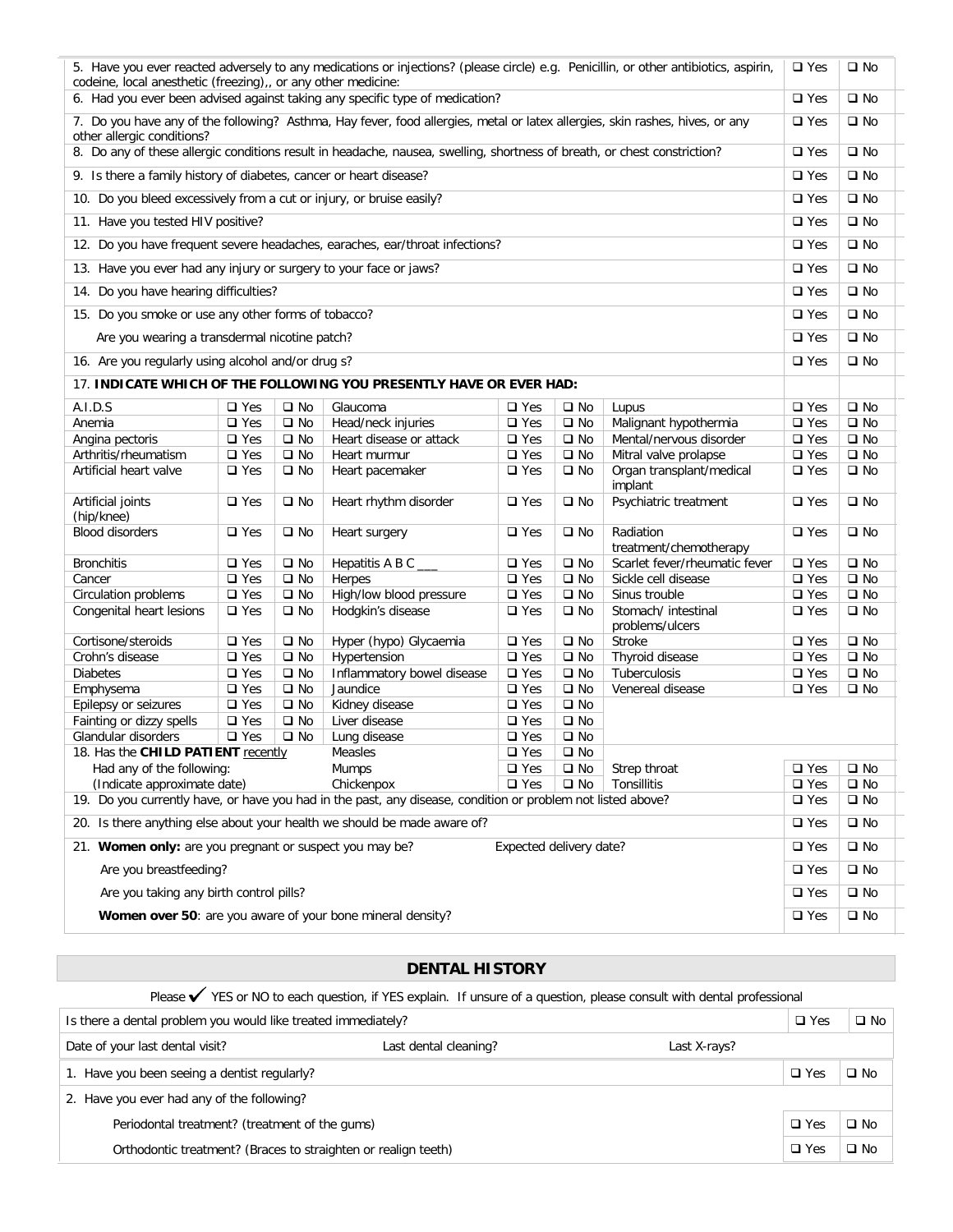| A Bite plate or any other appliance? (e.g. Month Guard, Night Guard)                                                                                                      | $\Box$ Yes    | $\square$ No |
|---------------------------------------------------------------------------------------------------------------------------------------------------------------------------|---------------|--------------|
| Your bite adjusted or teeth ground?                                                                                                                                       | $\Box$ Yes    | $\square$ No |
| Oral surgery? (Surgery in or about the mouth/jaw joint, or implant surgery in one or both of your jaw joints?)                                                            | $\Box$ Yes    | $\square$ No |
| When?<br>If you answered yes to the last question, who performed the surgery?                                                                                             |               |              |
| Are you being followed up by a dental specialist?                                                                                                                         | $\square$ Yes | $\square$ No |
| 3. Are there any abnormal or sore spots in your mouth?                                                                                                                    | $\Box$ Yes    | $\square$ No |
| 4. Do your gums bleed when brushing or eating, or, do you suffer from pain or swelling of your gums?                                                                      | $\Box$ Yes    | $\square$ No |
| 5. Have you noticed any loose teeth, or teeth that have shifted?                                                                                                          | $\Box$ Yes    | $\square$ No |
| 6. Does food catch between your teeth?                                                                                                                                    | $\square$ Yes | $\square$ No |
| 7. Are any of your teeth sensitive to heat, cold, sweets or pressure?                                                                                                     | $\Box$ Yes    | $\square$ No |
| 8. Have you been advised to take antibiotics before a dental appointment?                                                                                                 | $\square$ Yes | $\square$ No |
| 9. Do you use dental floss, proxabrush, or stimudents? How often?                                                                                                         | $\Box$ Yes    | $\square$ No |
| 10. How often do you brush your teeth?<br>Do you feel that you have bad breath?                                                                                           | $\Box$ Yes    | $\square$ No |
| 11. Have you ever experienced any of the following jaw problems:                                                                                                          |               |              |
| Popping/clicking in your jaw joints?                                                                                                                                      | $\square$ Yes | $\square$ No |
| Pain in your jaw joints, around your ear, or the side of your face?                                                                                                       | $\Box$ Yes    | $\square$ No |
| Difficulty in opening or closing?                                                                                                                                         | $\Box$ Yes    | $\square$ No |
| Pain or difficulty when chewing?                                                                                                                                          | $\Box$ Yes    | $\square$ No |
| 12. Do you have any of the following habits?                                                                                                                              |               |              |
| Clenching or grinding your teeth while awake or asleep?                                                                                                                   | $\square$ Yes | $\square$ No |
| Biting your cheeks or lips?                                                                                                                                               | $\Box$ Yes    | $\square$ No |
| Mouth breathing while awake or asleep?                                                                                                                                    | $\Box$ Yes    | $\square$ No |
| Placing foreign objects in your mouth (pencils, pipes, pins, fingernails)?                                                                                                | $\Box$ Yes    | $\square$ No |
| 13. Do you have any concerns about having dental treatment?                                                                                                               | $\Box$ Yes    | $\square$ No |
| 14. Have you ever had an upsetting experience in a dental office, or any complications during or following dental treatment, or<br>do you have any questions or concerns? | $\Box$ Yes    | $\square$ No |
| 15. Are you unhappy with the appearance of your teeth?                                                                                                                    | $\Box$ Yes    | $\square$ No |
| And, what would you like to see changed? (e.g. Colour, Shape, Alignment, Bite)                                                                                            |               |              |
| 16. Do you feel your dental health influences your overall health?                                                                                                        | $\Box$ Yes    | $\square$ No |
| 17. On a scale of 1 to 10, 10 being the highest, how important is it for you to keep your natural teeth?                                                                  |               |              |
|                                                                                                                                                                           |               |              |

### **GENERAL RELEASE** (please sign after completing medical questionnaire.)

I, the undersigned, certify that I have provided an accurate and complete personal and medical – dental history and have not knowingly omitted any information. I have had the opportunity to ask questions and received answers to any questions regarding my medical - dental history. Should there be any change in either my health status or any other information I have provided I will advise this dental office. I authorized the dental provider to perform diagnostic procedures as needed to determine necessary treatment.

### Photo/Video Release

 $\vee$ 

I, the undersigned, grant permission to McKenzie Towne Family Dental and its agents and employees the irrevocable and unrestricted right to reproduce the photographs and/or video images taken of me, or members of my family, for the purpose of publication, promotion, illustration, or advertising, in any manner or in any medium. I hereby release McKenzie Towne Family Dental and its legal representatives for all claims and liability relating to said images or video. Furthermore, I grant permission to use my statements that were given during an interview or guest lecture, with or without my name, for the purpose of advertising and publicity without restriction. I waive my right to any compensation.

| (Signature of patient / parent / guardian) | (Name of patient / parent / guardian) |
|--------------------------------------------|---------------------------------------|
| Reviewed by:                               | Date:                                 |
|                                            |                                       |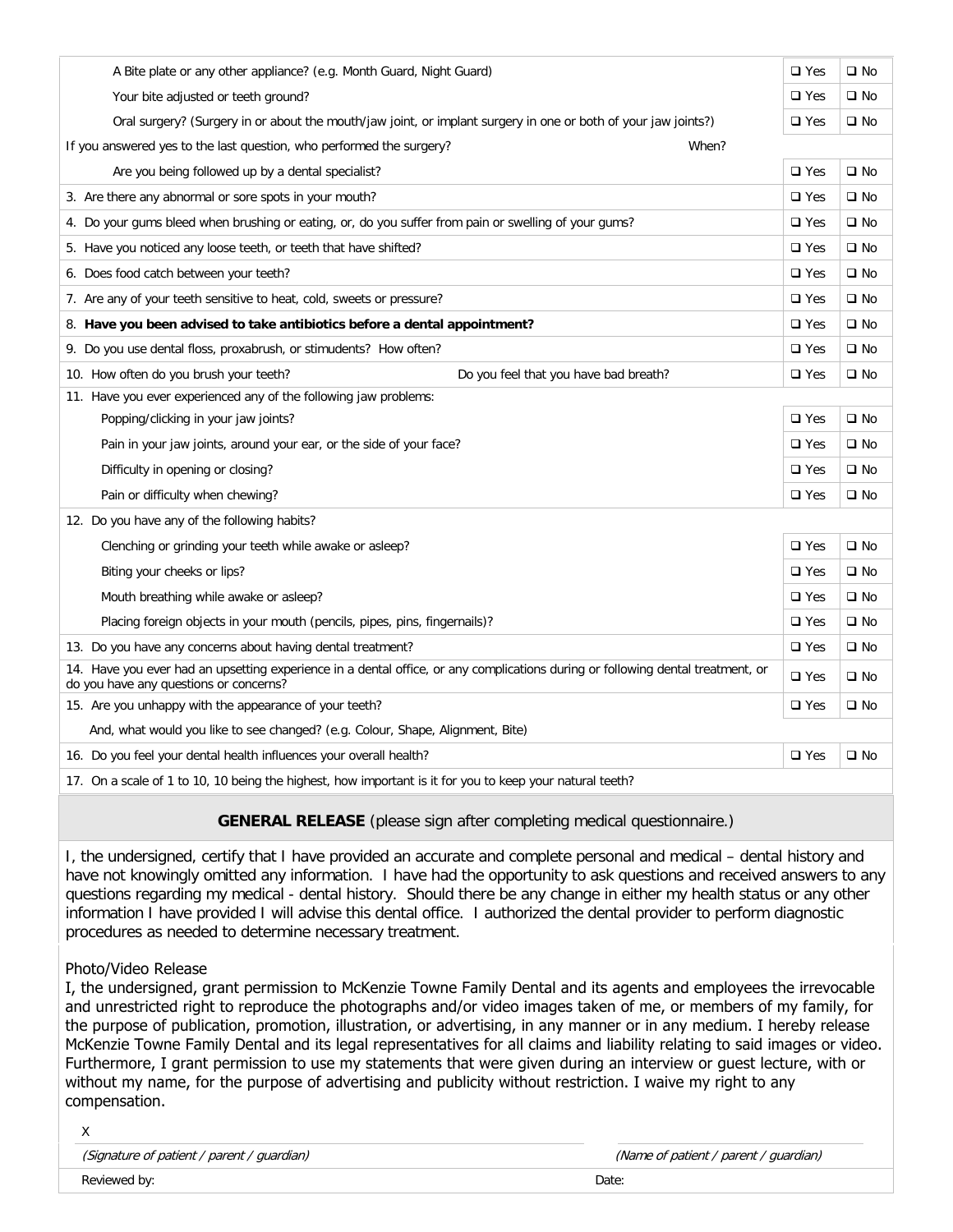# **Dental Insurance & Financial Agreement**



McKenzie Towne Family Dental Family, Cosmetic & General Dentistry

We offer our new and existing patients flexibility and accuracy in paying for dental treatment with the following options. Please take a minute to review them, and decide which option BEST works for you.

## **OPTION 1 - NON-ASSIGNMENT**

This is the most popular option and by far the easiest! You will be in control of your insurance benefits, **by paying in full for treatment at each appointment, and being reimbursed directly by your insurance company**. This allows you to keep personal records of all dental transactions, insurance reimbursements, and to track how close you are to using your yearly maximum of benefits. You never have to worry about having outstanding account balances with us, and you will not have to come in to collect monies that we may owe to you due to any overpayment at your last visit. Insurance companies reimburse patients within 1-4 business days after receiving the dental claim! We can send electronic or manual claims for you at each appointment and assist you in any way we can in claim submissions.

I agree with the policies outlined in Option 1, and will sign below.

Signature of Patient or Responsible Party: Date: Date: Print Patient Name(s) of all family members this applies to:

## **OPTION 2 - ASSIGNMENT with VIP Express Checkout Program**

Our VIP Express Checkout Program authorizes McKenzie Towne Family Dental to Accept Assignment (Payment) of Benefits from your Insurance Carrier. It does not allow your insurance company to release any other information to us, due to the Health Privacy Act. We want to make you aware that we may experience some difficulty in communicating with your insurance company, and ask for your cooperation, understanding, and patience. Dental Providers usually receive insurance payments 2-3 weeks after date of service.

**We will direct bill your insurance company, receive that payment, and you will be responsible to pay any remaining balance afterwards.** All accounts must balance zero within 30 days after insurance claim is paid to our office, therefore we require a credit card to be left on file in order to set your account balance to zero.

I agree with the policies outlined in Option 2, and will sign below authorizing McKenzie Towne Family Dental to process a payment to set my outstanding account balance to "zero" by using the given credit card I have provided for any dental claim not paid by my insurance company within 30 days. A receipt for this transaction will be mailed with a paid statement. In order to join our VIP Express Checkout Program, please fill out the following requested information. This information will be kept confidential and used only upon the agreed terms.

I authorize McKenzie Towne Family Dental to keep my signature on file to issue any credit/debit memos, as well as outstanding payments after 30 days after all my insurance claims have been paid, to my Credit Card account. I agree that it is my responsibility to follow up on my account status after 30 days of my visit. I agree to keep McKenzie Towne Family Dental updated with a current credit card. This credit card information will be kept on a separate confidential file that is secure.

| Signature of Patient or Responsible Party:                   |  |
|--------------------------------------------------------------|--|
| Print Patient Name(s) of all family members this applies to: |  |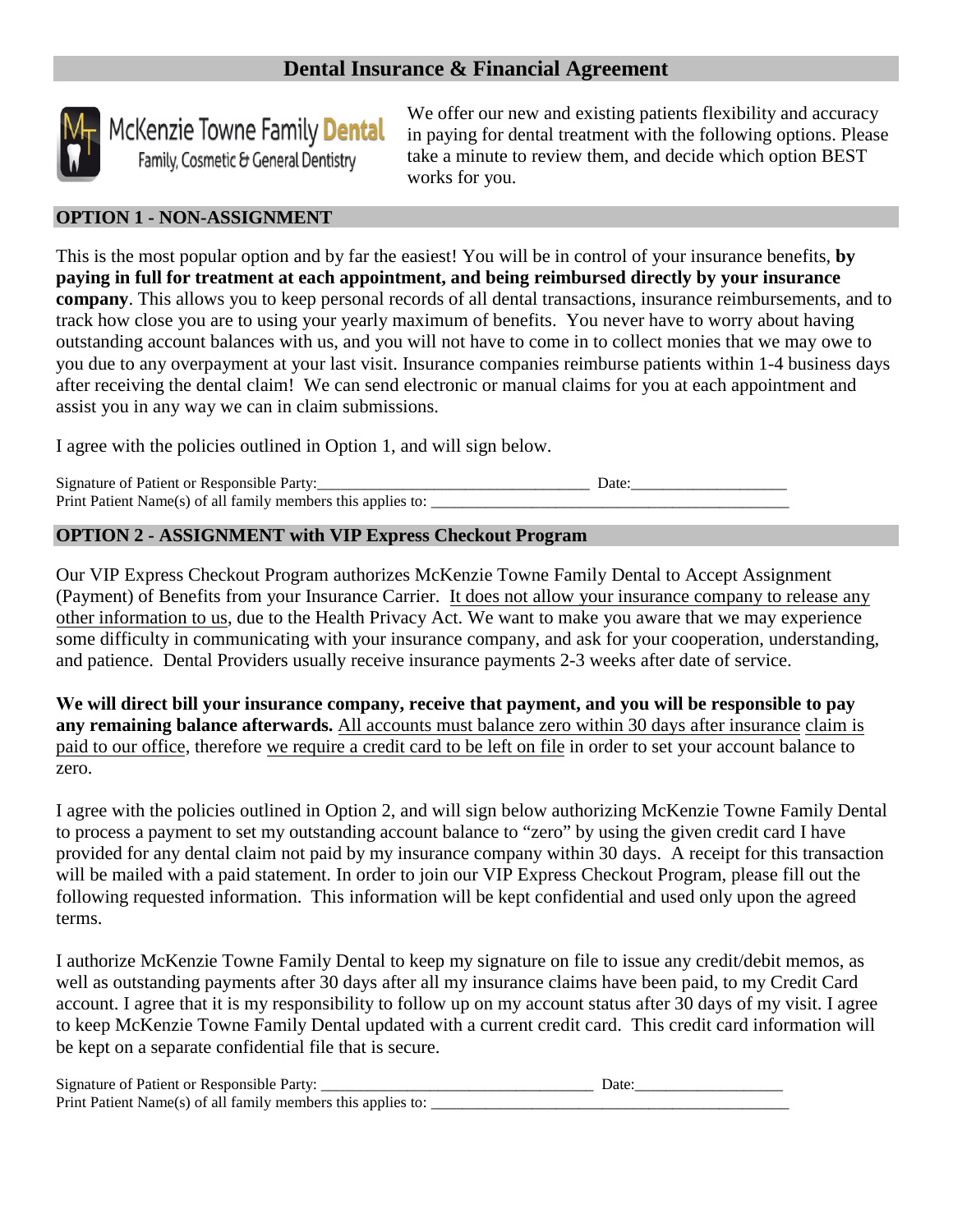# **Financial Policy**

At McKenzie Towne Family Dental, we are committed to providing the best possible treatment for our patients. Our fees are reasonable and competitive according to Alberta Dentists Association Standards. You are responsible for payment at the end of your dental visit regardless of your insurance company's determination of what is usual and customary unless other arrangements have been made. As a courtesy we will be happy to file your claims with the appropriate insurance company. When possible we will use electronic submission which will speed the process for you and you should receive your insurance reimbursement within a few short days. It is your responsibility to know and understand your dental benefits. As per Canadian Privacy Act Laws, it is you, as the policy holder, who is responsible for notifying us of any changes to your coverage, as well as knowing the various procedures covered under your plan to avoid disappointments with claim reimbursements. We will do our best to assist you with your claims. When appropriate we will file for an estimation of dental benefits for a treatment plan. But please keep in mind that insurance companies do not guarantee anything over the phone or in writing, and therefore any additional costs not covered by your insurance are your responsibility. By signing I authorize "McKenzie Towne Family Dental" to send & receive claims or information to my dental insurance provider via electronic submissions, mail or fax. This is also an authorization for my dependents. I understand I am responsible for all fees for services provided the same day of service. A \$25 fee will apply for any cheques returned insufficient funds from your financial institution. We confirm all pre-booked appointments two weeks in advance and appointments 2 business days in advance; **please provide 2 business days' notice of appointment cancellation to avoid a "failed appointment fee" of \$100.** We understand each circumstance may vary. We accept: Cash, Debit, American Express, Visa and MasterCard.

Thank you for understanding our Financial Policy. Please let us know if you have any questions or concerns. I have read the Financial Policy. I understand and agree to this Financial Policy.

| Signature of Patient or Responsible Party:                          | Jate |
|---------------------------------------------------------------------|------|
| <b>Print Patient Name(s) of all family members this applies to:</b> |      |

# **Personal Information Privacy Act**

We are committed to protecting the privacy of our patients' personal information and to utilize all personal information in a responsible and professional manner and disclose personal information when permitted or required by law.

### **Personal Information Procedures**

We collect contact, medical and financial information about our patients such as names, home/work addresses, home/work phone numbers, e-mail addresses, date of birth, insurance plan details, health/dental histories, emergency contact information.

\* **Contact information** is disclosed to third party health benefit providers and insurance companies, with the consent of the patient, for purposes of submission of claims, for reimbursement or payment of dental care, predetermination of dental treatment, open and update patient files, invoice patients for dental services, process dental claims, and to send reminders to patients concerning the need for further dental treatment.

\* **Medical information** is disclosed, with consent of the patient, to other dentists, dental specialists, or health care professionals such as physicians. It is collected and used for the purpose of diagnosing dental conditions and providing dental treatment.

\* **Financial information** is collected for payment processing purposes. It is not shared with third parties unless permitted by law for outstanding bill collection purposes.

### **Photo/Video Release**

I,the undersigned, grant permission to McKenzie Towne Family Dental and its agents and employees the irrevocable and unrestricted right to reproduce the photographs and/or video images taken of me, or members of my family, for the purpose of publication, promotion, illustration, or advertising, in any manner or in any medium. I hereby release McKenzie Towne Family Dental and its legal representatives for all claims and liability relating to said images or video. Furthermore, I grant permission to use my statements that were given during an interview or guest lecture, with or without my name, for the purpose of advertising and publicity without restriction. I waive my right to any compensation.

In the event our dental office ever sells the practice, the new dental practitioner may be granted access as part of the due diligence process to patient information in order to verify information important to the potential sale, all personal information will be safeguarded. Dentists are regulated by the Alberta Dental Association and College which may inspect our records and interview our staff as part of its regulatory activities in the public interest. I consent to the collection, use and disclosure of my personal information as set out above and that of my dependents.

| Signature of Patient or Responsible Party:                          | Date. |
|---------------------------------------------------------------------|-------|
| <b>Print Patient Name(s) of all family members this applies to:</b> |       |